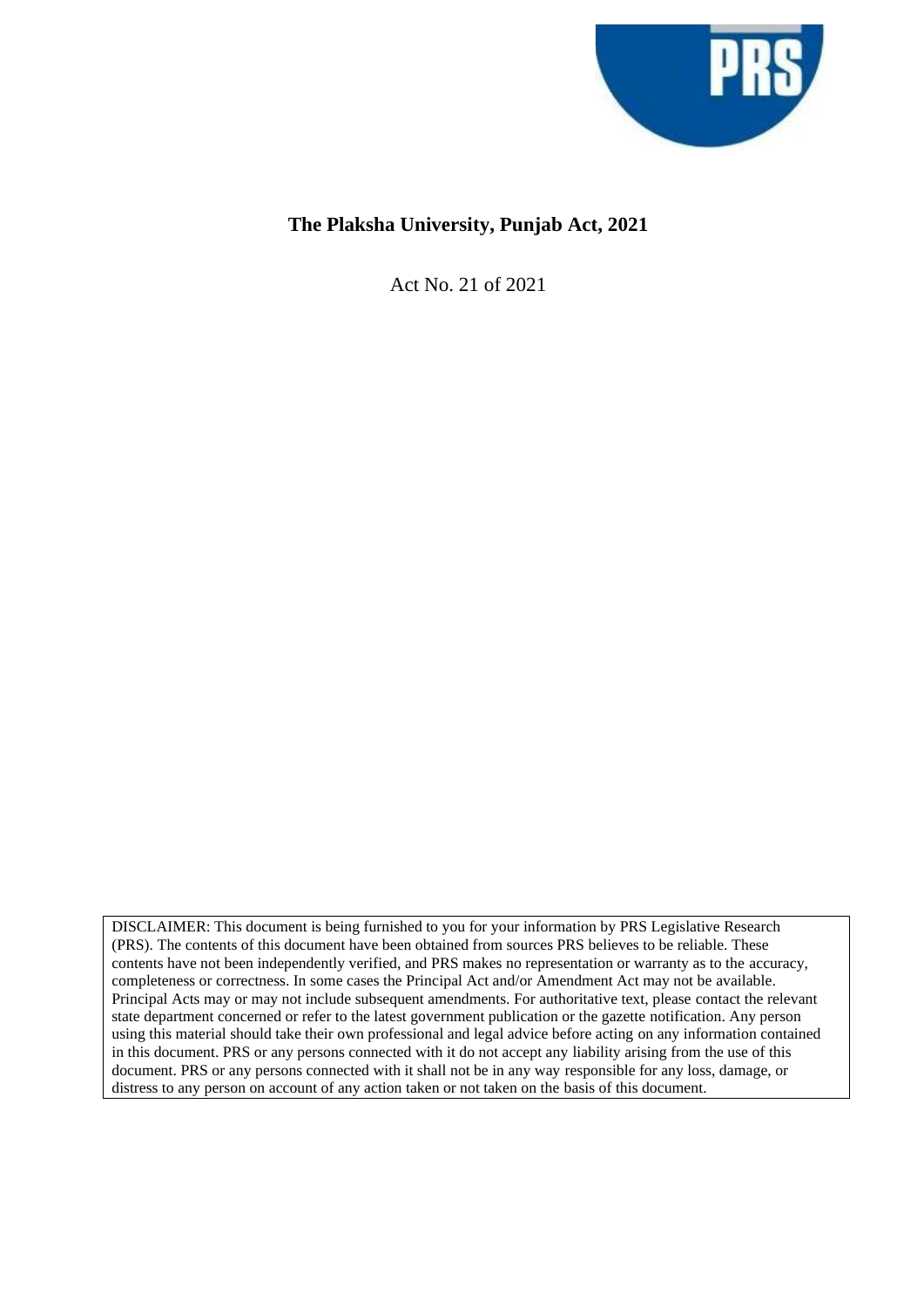## **PART I**

## **GOVERNMENT OF PUNJAB**

## DEPARTMENT OF LEGAL AND LEGISLATIVE AFFAIRS, PUNJAB

### **NOTIFICATION**

### The 9th December, 2021

**No.24-Leg./2021.-** The following Act of the Legislature of the State of Punjab received the assent of the Governor of Punjab on the 2nd day of December, 2021, is hereby published for general information:-

## **THE PLAKSHA UNIVERSITY, PUNJAB ACT, 2021 (Punjab Act No. 21 of 2021)**

### AN

## ACT

to establish and incorporate a University in the State of Punjab to be known as the Plaksha University, Punjab for the purposes of making provisions for imparting instructions, teaching, education, research, training and related activities at all levels in the discipline of higher education including engineering, humanities, social sciences, life sciences, management, and to provide for the matters connected therewith and/ or incidental thereto;

Whereas the Reimagining Higher Education Foundation, registered under the provisions of the Companies Act, 2013 (Central Act No. 18 of 2013), made a proposal to the State Government for setting up a self-financing University in the State of Punjab on the basis of the Punjab Private Universities Policy, 2010, to make provisions for all the streams of higher education at all levels;

Whereas the State Government, after due consideration of the said proposal of the aforesaid Foundation has come to the conclusion that the aforesaid Foundation is capable of establishing and running the University and accordingly has accepted its proposal for the establishment of the said Private University;

AND whereas in the circumstances referred to above, it is deemed expedient to establish the Plaksha University, Punjab for the aforesaid purposes.

BE it enacted by the Legislature of the State of Punjab in the Seventysecond Year of the Republic of India as follows:-

1. (1) This Act may be called the Plaksha University, Punjab Act, 2021.

Short title and commencement.

It shall be deemed to have come into force on and with effect from the 20th day of August, 2021.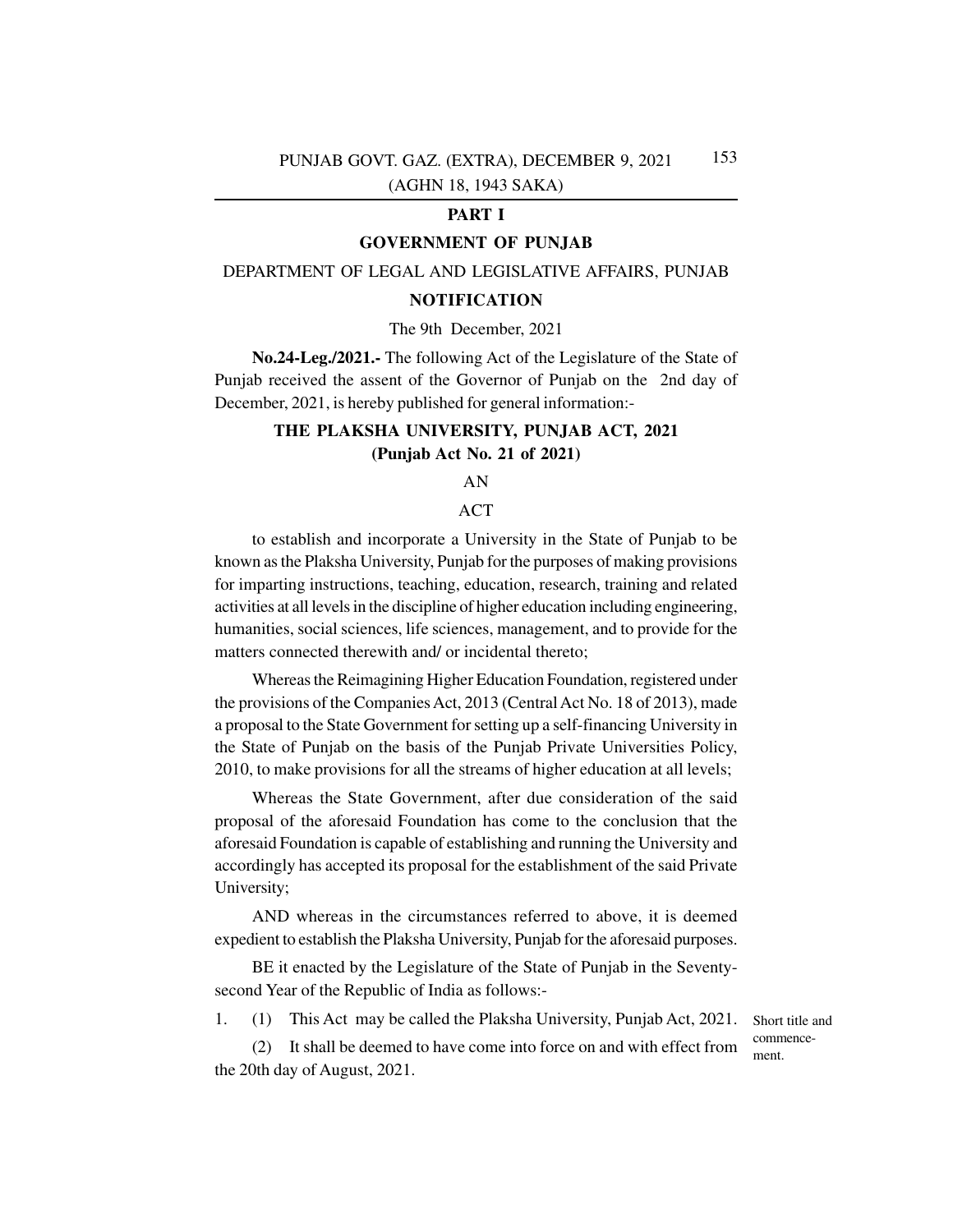| Definitions. | 2. | In this Act, unless the context otherwise requires,- |                                                                                                                                                                                                        |  |
|--------------|----|------------------------------------------------------|--------------------------------------------------------------------------------------------------------------------------------------------------------------------------------------------------------|--|
|              |    | (a)                                                  | 'Academic Council' means the Academic Council of the University;                                                                                                                                       |  |
|              |    | (b)                                                  | 'authorities' means the authorities of the University;                                                                                                                                                 |  |
|              |    | (c)                                                  | 'Board of Management' means the Board of Management of the<br>University;                                                                                                                              |  |
|              |    | (d)                                                  | 'Board of Studies' means a body to be constituted by the Governing<br>Body;                                                                                                                            |  |
|              |    | (e)                                                  | 'campuses' means a contiguous area within which the University is<br>situated;                                                                                                                         |  |
|              |    | (f)                                                  | 'Chairperson' means the Chairperson of the Foundation;                                                                                                                                                 |  |
|              |    | (g)                                                  | 'Chancellor' means the Chancellor of the University;                                                                                                                                                   |  |
|              |    | (h)                                                  | 'Chief Finance and Accounts Officer' means the Chief Finance<br>and Accounts Officer of the University;                                                                                                |  |
|              |    | (i)                                                  | 'Dean' means the Dean of the University;                                                                                                                                                               |  |
|              |    | (i)                                                  | 'Finance Committee' means the Finance Committee of the<br>University;                                                                                                                                  |  |
|              |    | (k)                                                  | 'Foundation' means the Reimagining Higher Education Foundation<br>registered under the provisions of the Companies Act, 2013 (Central<br>Act No. 18 of 2013);                                          |  |
|              |    | (1)                                                  | 'Governing Body' means the Governing Body of the University;                                                                                                                                           |  |
|              |    | (m)                                                  | 'institution' means any institution or college or academic centre (by<br>whatever name it may be called) established, run, managed,<br>recognized or constituted by the University, within the campus; |  |
|              |    | (n)                                                  | 'prescribed' means prescribed by the statutes, ordinances and<br>regulations;                                                                                                                          |  |
|              |    | (0)                                                  | 'Registrar' means the Registrar of the University;                                                                                                                                                     |  |
|              |    | (p)                                                  | 'State Government' means the Government of the State of Punjab;                                                                                                                                        |  |
|              |    | (q)                                                  | 'statutes', 'ordinances' and 'regulations' means statutes, ordinances                                                                                                                                  |  |

(r) 'teacher' includes Professor, Associate Professor, Assistant Professor, and any such other person, who imparts instruction in the University or in any of its institutions and centres;

and regulations of the University made under this Act;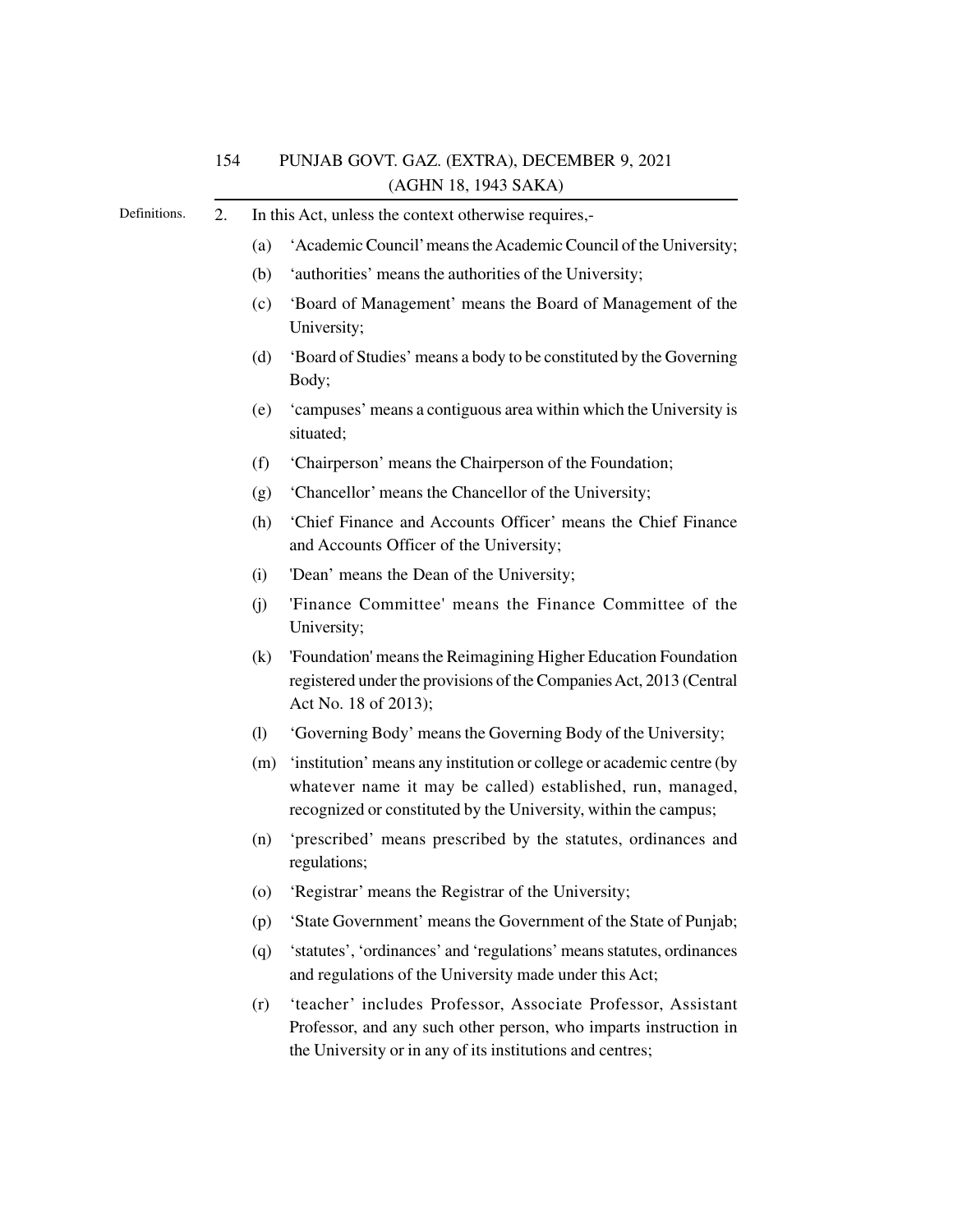- (s) 'University' means the Plaksha University, Punjab established under section 3 of this Act;
- (t) 'Vice-Chancellor' means the Vice-Chancellor of the University; and
- (u) 'Visitor' means the Visitor of the University.

3. (1) There shall be established a private University by the name of the Establishment Plaksha University, Punjab in the State of Punjab. of the

University.

(2) The University shall be run and managed by the Foundation in accordance with the provisions of this Act.

(3) The University shall be a body corporate by the name mentioned in sub-section (1) and shall have perpetual succession and a common seal. It shall have the power to acquire, lease, hold, mortgage and dispose of property, both moveable and immovable and to make contracts, and shall sue and be sued by the said name.

(4) The Headquarter of the University shall be located at Block B, Sector 101 - Alpha, IT City, Sahibzada Ajit Singh Nagar, Punjab – 140306.

(5) The University shall be self-financed and it shall not be entitled to receive any grant or other financial assistance from the State Government.

4. The objects of the University shall be, -

#### Objects of the University.

- (i) to provide for instructions, teaching, education, research and training at all levels in disciplines of higher education including engineering, humanities, social sciences, life sciences, management, e-learning, and online education and training in any other stream and subject, as per the needs of the industry and the society in general, as may be deemed necessary by the University, as permissible under the State or Central law and with the approval of the concerned Regulatory Authority;
- (ii) to promote the academic aspirations of rural students;
- (iii) to undertake industry-oriented teaching, training and research extension programmes and to provide employable skills with a view to contribute to the development of the society;
- (iv) to provide for research, creation, advancement and dissemination of knowledge, wisdom and understanding;
- (v) to encourage and motivate leading industrial houses for setting up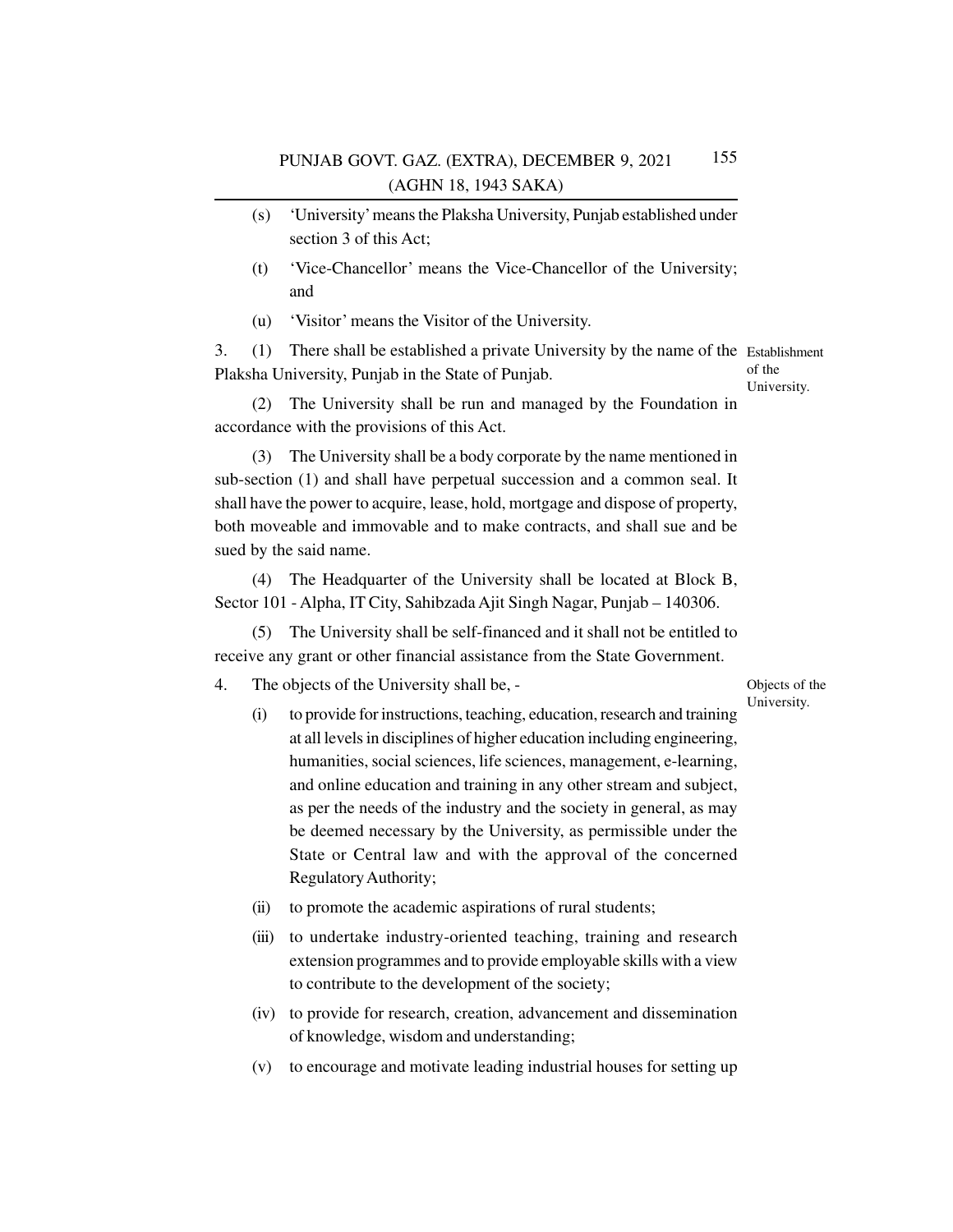at the campus their respective corporate institutes for academiaindustry nexus;

- (vi) to disseminate knowledge so as to make it accessible to all strata of the society;
- (vii) to promote Punjabi studies, to provide for research in Punjabi language and literature and to undertake measures for the development of Punjabi language, literature and culture;
- (viii) to open study centers, campuses, centers within its jurisdiction in accordance with the prevailing regulations, with the approval of the State Government;
- (ix) to set up off-campus centres, off-shore campuses, study centres and zonal or regional centres as per the guidelines of the University Grants Commission or its equivalent Body so created by the Central Government, and with the approval of the State Government; and
- (x) to do all such things, as may be necessary or desirable in furtherance to the objects of the University.

5. The University shall have the following powers and functions to be exercised and performed by it or through its officers and authorities, namely:-

- (i) to impart education and to provide for instructions in various branches of learning and to confer or grant, subject to such conditions as the University may determine, degrees, diplomas, certificates or other academic distinctions on the basis of examinations, evaluation or any other method of testing on persons and to withdraw any such degree, diploma, certificate or other academic distinctions for good and sufficient cause;
- (ii) to make provisions and adopt all measures, including adoption and updating of the curricula, in respect of starting courses of study, teaching, training, research, consultancy and granting recognition and affiliation relating to the courses through traditional as well as new innovative modes including online education modes;
- (iii) to organize and to undertake extra mural studies and extension services;
- (iv) to conduct examinations for granting or conferring Post Doctorate, Doctorate, Masters, Degrees, Diplomas and Certificates;

Powers and functions of the University.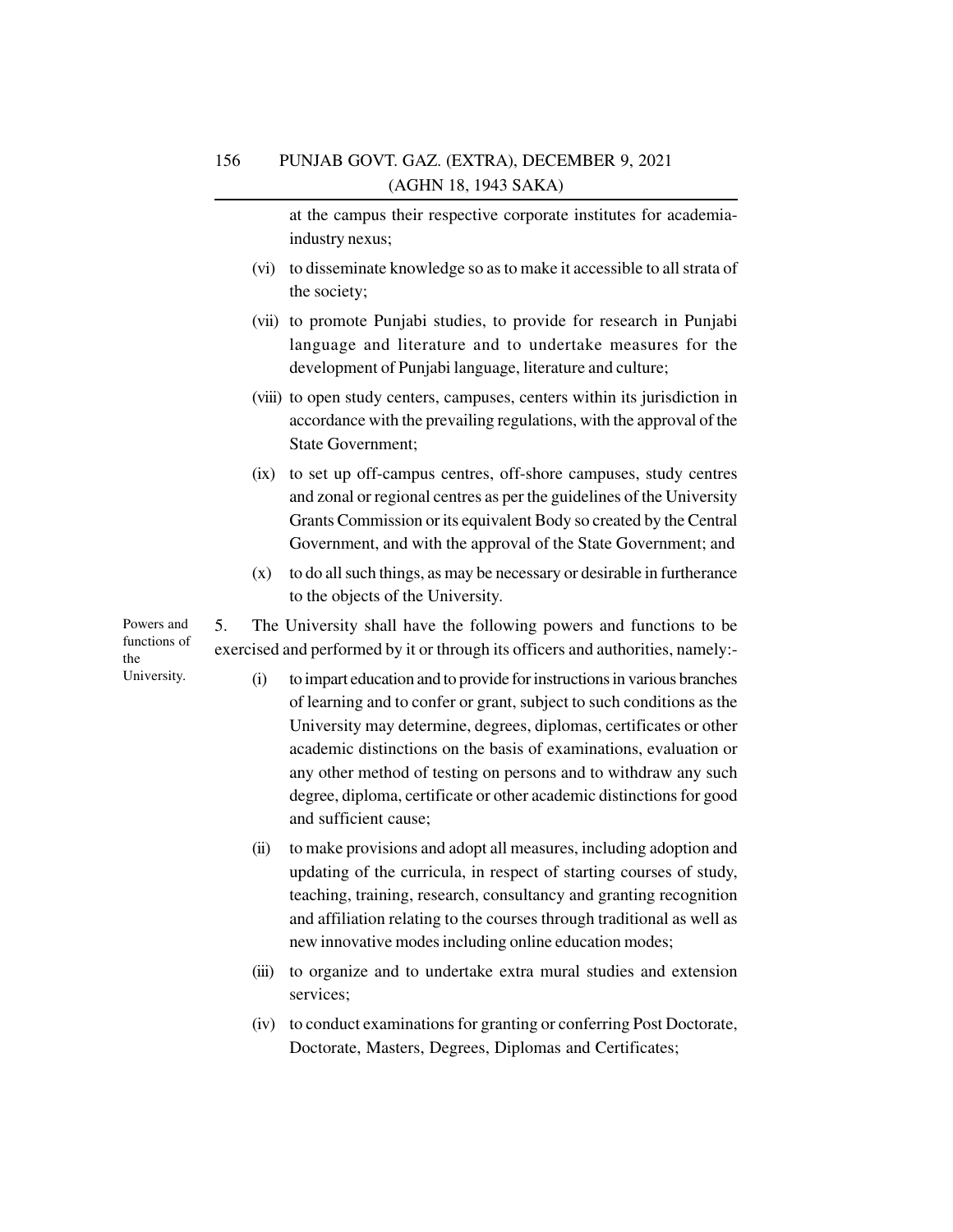- (v) to provide for dual Degree, Diploma or Certificate vis-à-vis other Universities on reciprocal basis;
- (vi) to institute and confer honorary Degrees and other distinctions, as may be prescribed;
- (vii) to conduct e-learning and online education programmes, as may be determined by the University;
- (viii) to provide for equivalence of the degrees, diplomas and certificates of the students completing their courses partially or in full, from any other recognized University, Board or Council or any other competent authority;
- (ix) to institute and confer the designation of Professor, Associate Professor, Reader, Assistant Professor, Lecturer or any other equivalent designation, as may be required by the University in its campuses or its institutions and to appoint persons as such;
- (x) to create academic, administrative, ministerial, technical and other posts and to make appointments thereto;
- (xi) to appoint persons working in any other University or institutions or organizations having specific knowledge permanently or for a specified period;
- (xii) to co-operate, collaborate or associate with any other University or authority or institution in such manner and for such purpose as the University may determine;
- (xiii) to establish and maintain study centres, examination centres, information centres, schools, institutions, specialized laboratories or other units for research and instructions as may be determined by the University for furtherance of its objects within its campus;
- (xiv) to undertake research and consultancy and for that purpose to enter into such arrangements with other institutions or bodies as the University may deem necessary;
- (xv) to determine standards for admission into the University, which may include examination, evaluation or any other method of testing;
- (xvi) to prescribe the fee structure for various categories of students, in view of clause 8 of the Punjab Private Universities Policy, 2010;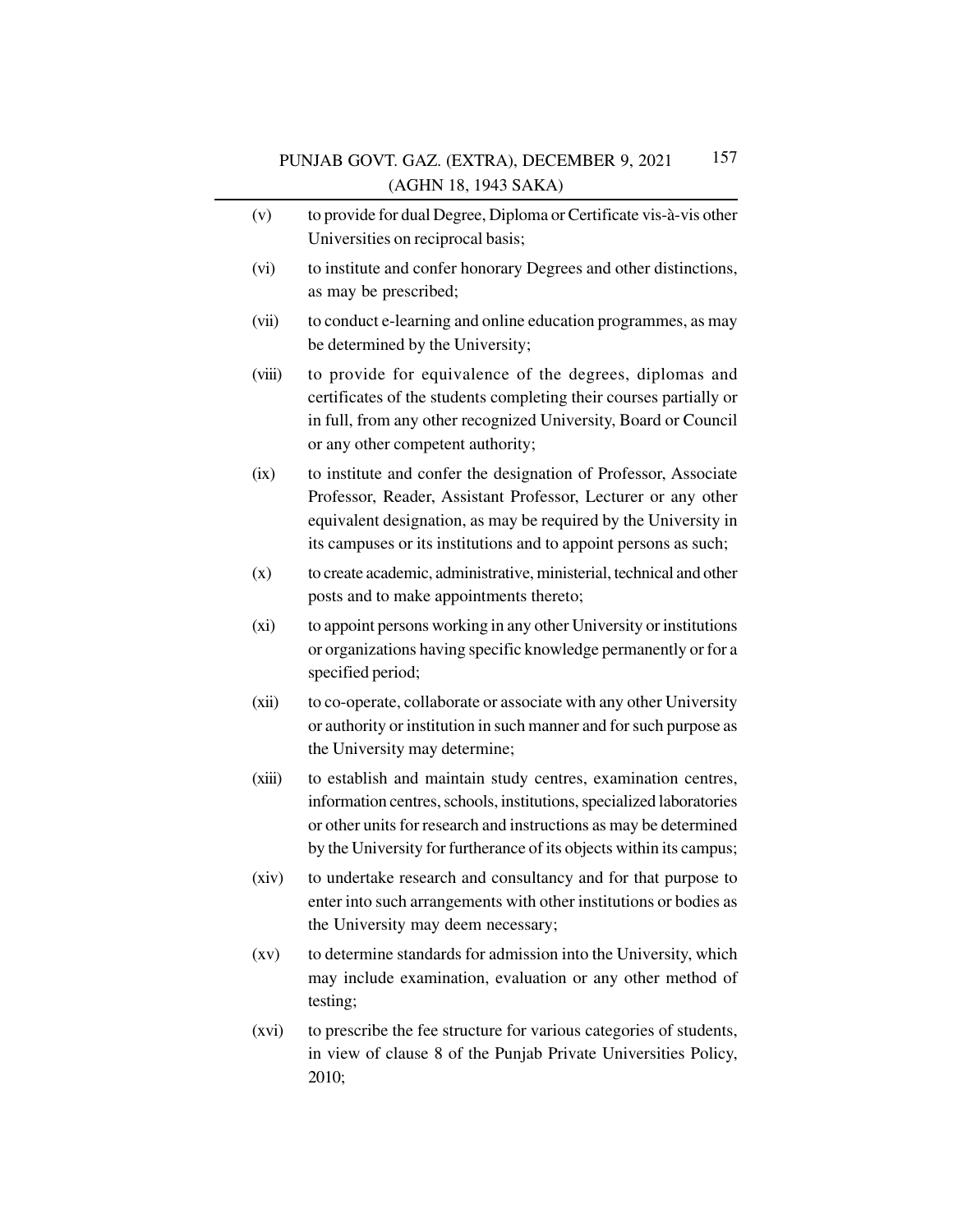| (xvii)                   | to demand and collect fees and other charges, as may be<br>prescribed;                                                                                                                                                        |
|--------------------------|-------------------------------------------------------------------------------------------------------------------------------------------------------------------------------------------------------------------------------|
| (xviii)                  | to supervise the residences of the students of the University and<br>to make arrangements for the promotion of their health and<br>general welfare;                                                                           |
| (xix)                    | to make special arrangements in respect of female students, as<br>the University may consider necessary and desirable;                                                                                                        |
| $(\mathbf{X}\mathbf{X})$ | to regulate and enforce discipline among the employees and<br>students of the University and take such disciplinary measures<br>in this regard, as may be deemed necessary by the University;                                 |
| (xxi)                    | to make arrangements for promoting the health and general<br>welfare of the employees of the University;                                                                                                                      |
| (xxii)                   | to receive donations; and acquire, hold, manage and dispose of<br>any moveable or immovable property;                                                                                                                         |
| (xxiii)                  | to borrow money for the purposes of the University, with the<br>approval of the Foundation;                                                                                                                                   |
| (xxiv)                   | to mortgage or hypothecate the property of the University with<br>the approval of the Foundation;                                                                                                                             |
| (xxy)                    | to hold, manage and run the funds of the Foundation and the<br>endowments created in favour of the University;                                                                                                                |
| (xxvi)                   | to receive and to raise loans and advances for the University;                                                                                                                                                                |
| (xxvii)                  | to purchase, acquire and take on lease or mortgage any<br>immovable or movable property and to sell, lease, mortgage,<br>alienate and transfer any immovable or movable property<br>belonging to or vested in the University; |
| (xxviii)                 | to receive grants from the University Grants Commission and<br>other Central or State agencies;                                                                                                                               |
| (xxix)                   | to fix, determine and provide salaries, remunerations and<br>honoraria to teachers and employees of the University in<br>accordance with the norms specified by the University Grants<br>Commission;                          |
|                          |                                                                                                                                                                                                                               |

(xxx) to do self-certification, which shall be exempted from obtaining any permission, approval, license, certificate, No Objection Certificate or authorization from the State Government or any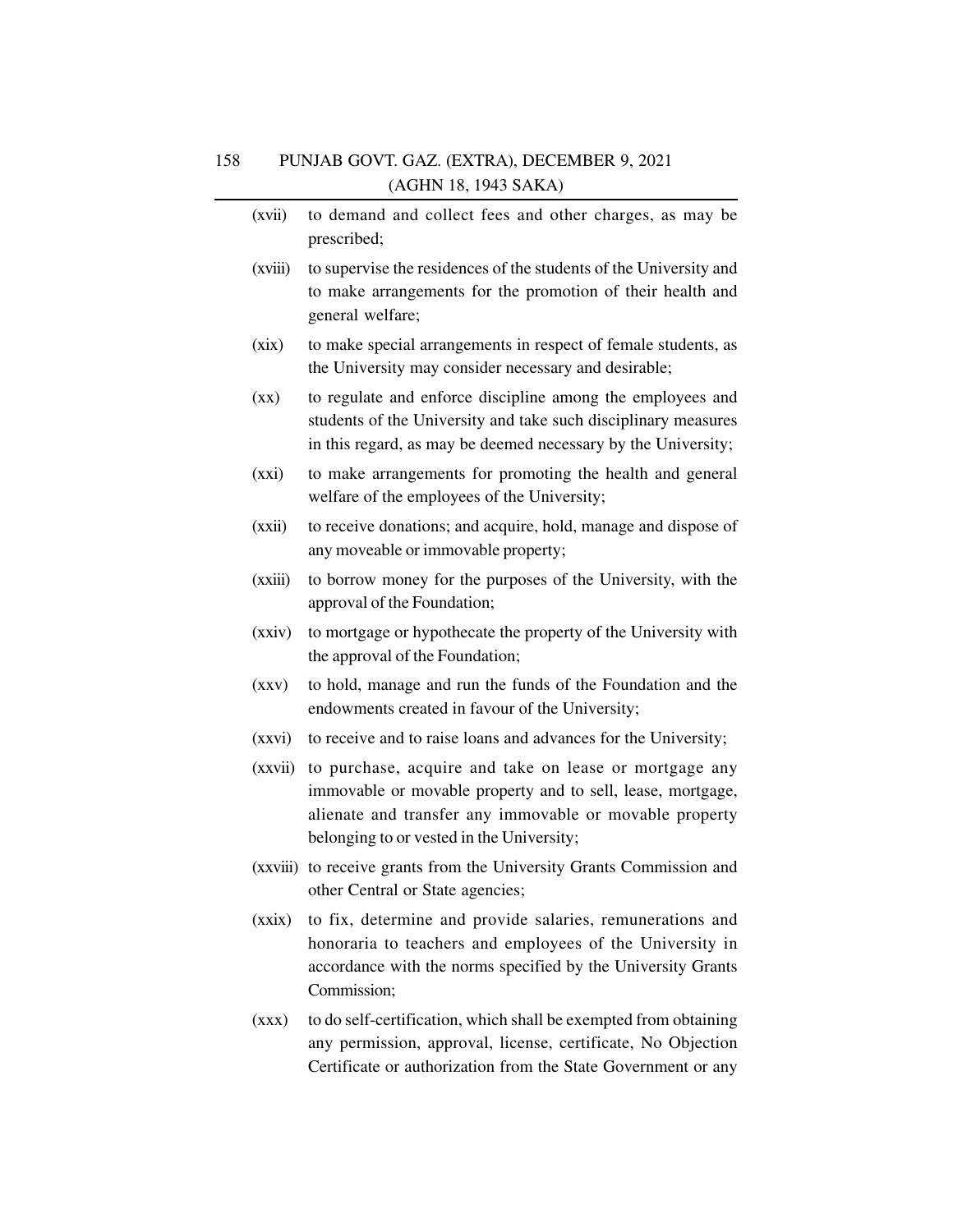other body, set up by the State Government;

- (xxxi) to frame statutes, ordinances and regulations for carrying out the objects of the University; and
- (xxxii) to perform all such other functions, which may be necessary or desirable in furtherance of the objects of the University.

6. (1) The University shall exercise its jurisdiction within its campuses in Jurisdiction of University. the State of Punjab only.

> Officers of the Universitry.

(2) The University shall affiliate to it those educational or professional institutions, established, run or managed by the Foundation within the Campus regard to which a specific decision is taken by the Foundation.

- 7. The following shall be the officers of the University, namely:
	- (i) the Visitor;
	- (ii) the Chancellor;
	- (iii) the Vice-Chancellor;
	- (iv) the Registrar;
	- (v) the Deans of the Faculties;
	- (vi) the Chief Finance and Accounts Officer; and
	- (vii) such other officers of the University, as may be declared by the statutes, to be the officers of the University.

8. (1) The Governor of Punjab shall be the Visitor of the University. The Visitor.

(2) The Visitor shall preside over the convocation of the University for conferring degrees and diplomas.

(3) The Visitor shall have the right to call for any information relating to the affairs of the University.

(4) The Visitor may cause the inspection, scrutiny, investigation, survey or inquiry or any other such like thing to be made by such person, as he may direct in respect of administrative, academic or executive matters of the University.

(5) The Visitor shall, in every case, give notice to the University of his or her intention to cause the inspection, scrutiny, investigation, survey or inquiry or any other such like thing, to be made and the University shall appoint a representative, who shall be present at such inspection, scrutiny, investigation, survey or inquiry, or any other such like thing, as the case may be.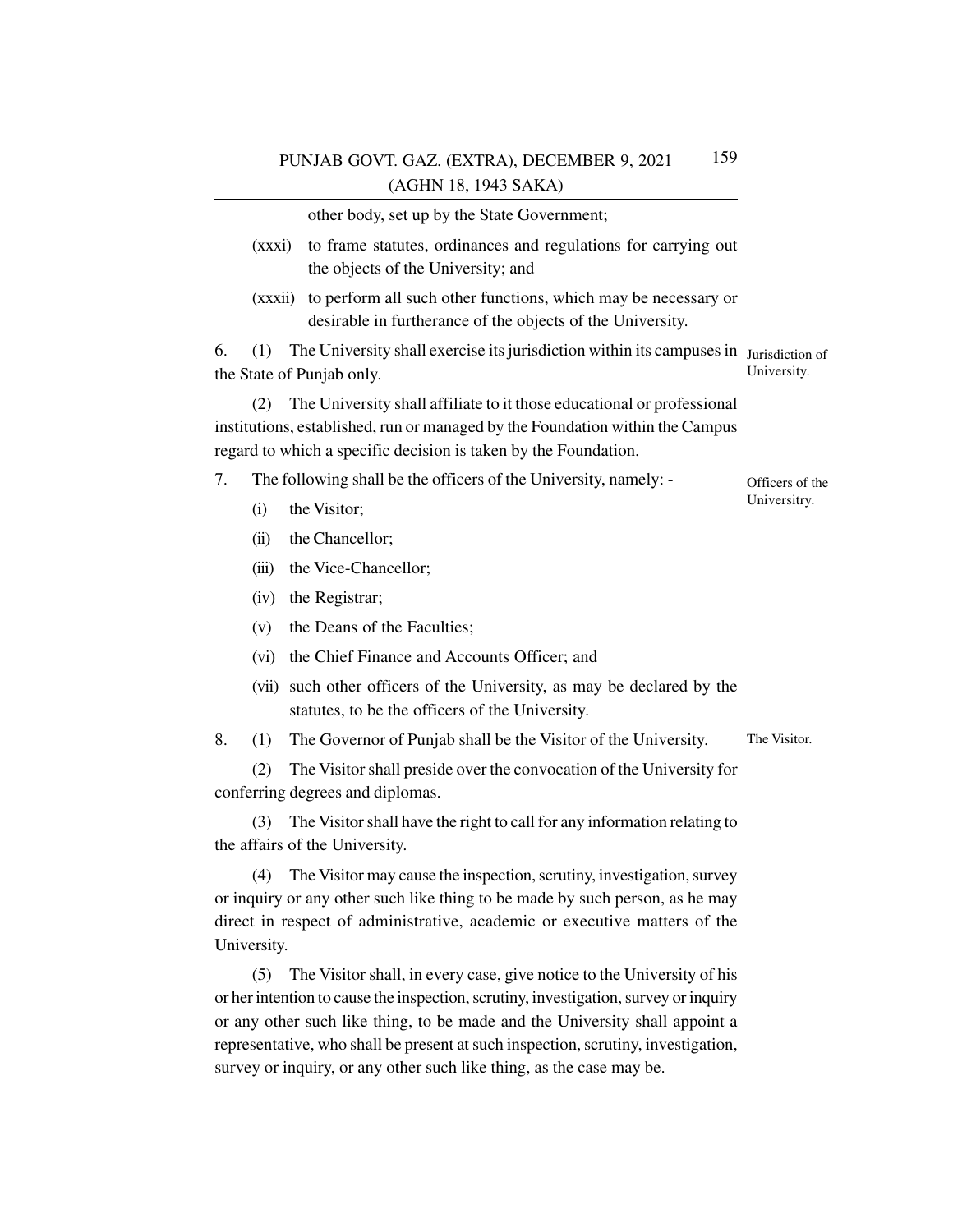(6) The Visitor may inform the Vice-Chancellor about the results of such inspection, scrutiny, investigation, survey or inquiry and the Vice-Chancellor shall communicate to the Governing Body the views of the Visitor along with such advice, as the Visitor may have tendered and the action to be taken on such advice.

(7) The Vice-Chancellor shall inform the Visitor about the action taken or proposed to be taken by the University with respect to the inspection, scrutiny, investigation, survey, inquiry, or any other such like thing, as the case may be.

(8) If the State Government considers it appropriate, in public interest, to make inspection, scrutiny, investigation, survey or inquiry, as the case may be, in respect of any matter relating to the University or its institutions, a reference shall be made by the State Government to the Vice-Chancellor, who shall cause such inspection, scrutiny, investigation, survey or inquiry to be made.

9. (1) The Chairperson or any distinguished person nominated by the Foundation shall be the Chancellor of the University and in the absence of the Visitor, the Chancellor shall preside over the convocation of the University.

(2) The Chancellor shall be the Chairman of the Governing Body and he or she shall approve all appointments, nominations, removals, suspensions and reinstatements of the employees and officers of the University on the recommendation of the Governing Body of the University.

(3) The Chancellor may amend or revoke any decision taken by any authority or officer of the University and may exercise his powers, to do all necessary things to facilitate the smooth functioning of the University on the recommendation of the Governing Body.

(4) The Chancellor shall have the power to perform all such other functions, as may be required to do in furtherance to the objects of the University and any matter incidental thereto and the decisions taken by the Chancellor shall be final and binding on all the concerned of the University.

(5) If, in the opinion of the Chancellor, any decision of any officer or authority of the University is beyond the powers conferred under this Act or the statutes or the ordinances or the regulations or is likely to be prejudicial to the interests of the University, the Chancellor shall ask such officer or authority to revise his or its decision within a period of fifteen days and in case the officer or authority refuses to revise such decision, wholly or partly, or fails to take any decision within a period of fifteen days, the decision of the Chancellor thereon shall be final.

The Chancellor.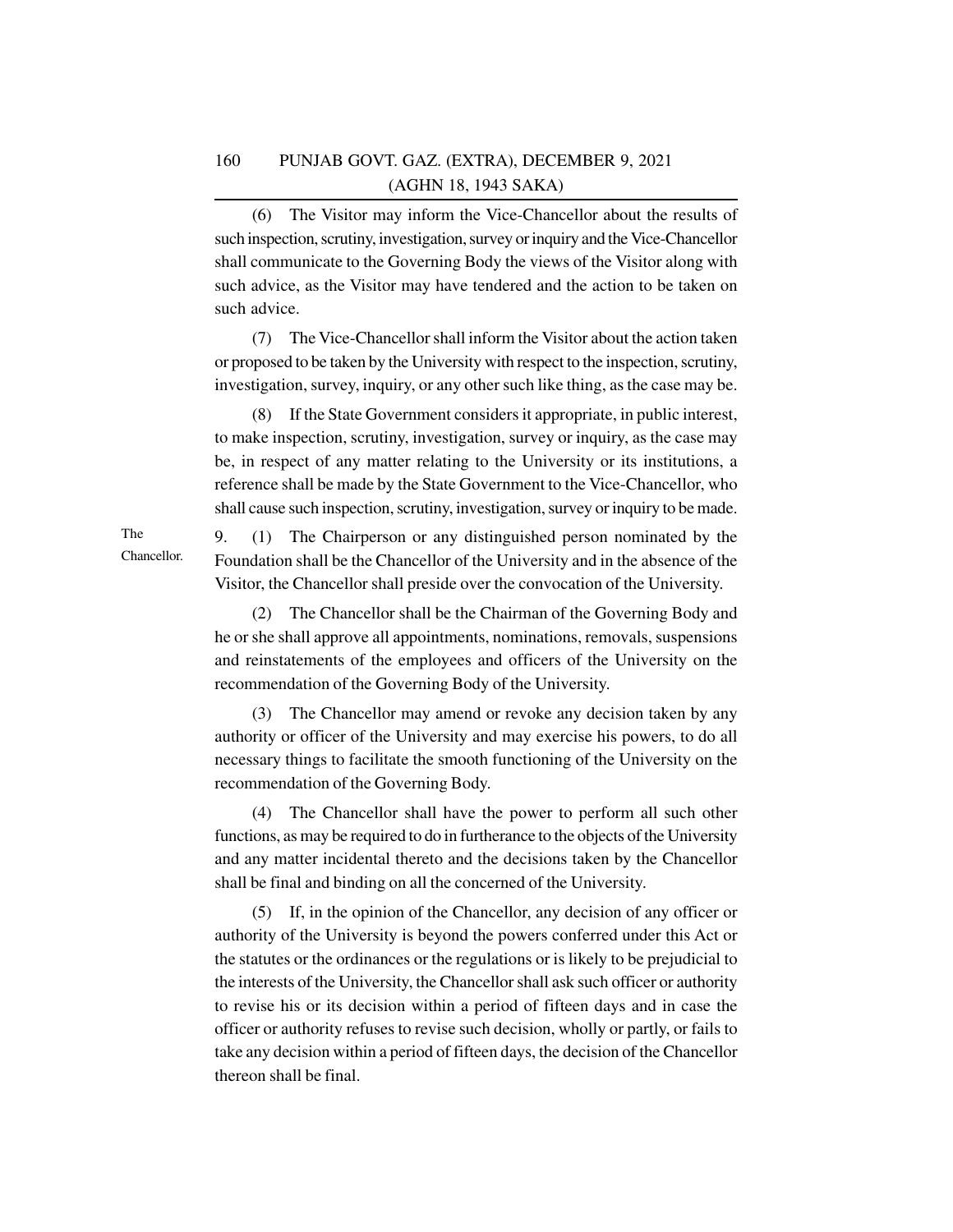(6) If, at any time, upon the representation made or otherwise, it appears to the Chancellor that the Vice-Chancellor or any other officer of the University,-

- (a) has made default in performing any duty imposed upon him under this Act or otherwise; or
- (b) has acted in a manner prejudicial to the interests of the University; or
- (c) is incapable of managing the affairs of the University, the Chancellor may, notwithstanding the fact that term of that officer has not expired by an order in writing and stating the reasons therein, require the Vice-Chancellor or the officer concerned to relinquish his or her office from such date, as may be specified in the order. The Vice-Chancellor or the officer concerned shall be deemed to have relinquished his office from the date so specified:

Provided that no such order shall be passed, unless the grounds on which such action is proposed to be taken are communicated to the Vice-Chancellor or to the officer concerned and he or she is given reasonable opportunity of being heard.

10. (1) The Vice-Chancellor shall be appointed by the Chancellor from The Viceamongst the panel of three persons recommended by the Governing Body. Chancellor.

(2) No person shall be appointed as Vice-Chancellor, unless he or she possesses such qualifications, as are specified by the University Grants Commission or its equivalent body so created by the Central Government.

(3) The Vice-Chancellor shall be the overall in-charge of the University who shall exercise general superintendence and control in the affairs of the University and shall execute the decisions of various authorities of the University.

(4) In case of the absence of the Visitor and the Chancellor, the Vice-Chancellor shall preside over the convocation of the University.

(5) The Vice-Chancellor shall exercise such powers and perform such functions, as may be prescribed.

11. (1) The Registrar shall be appointed by the Chancellor from amongst The Registrar. the panel of three persons recommended by the Governing Body.

(2) No person shall be appointed as Registrar, unless he or she possesses such qualifications as are specified by the University Grants Commission, or its equivalent body so created by the Central Government.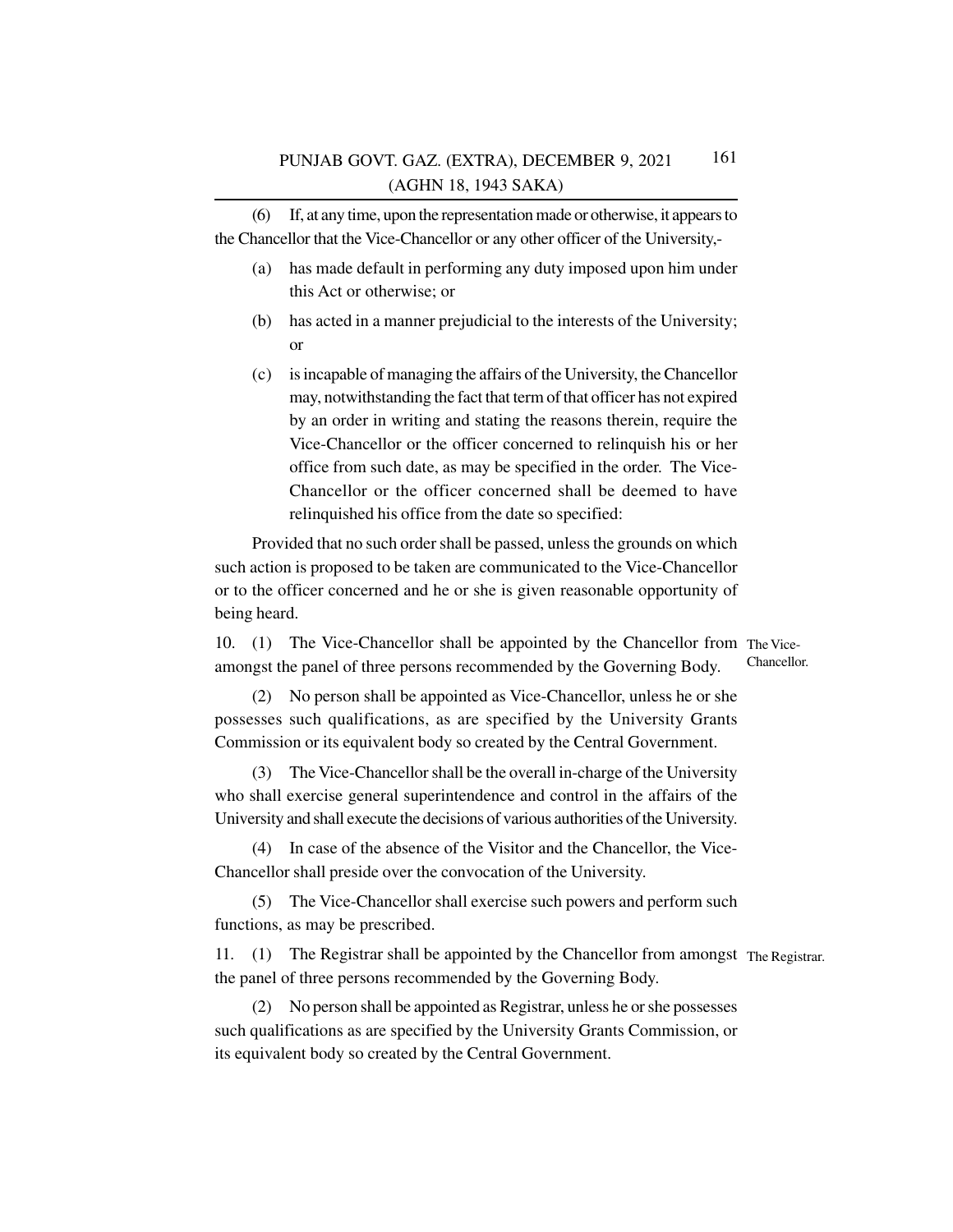(3) The Registrar shall sign all contracts and authenticate all documents or records for and on behalf of the University.

(4) The Registrar shall be the Member-Secretary of the Governing Body, the Board of Management and the Academic Council but he or she shall not have the right to vote.

(5) The Registrar shall exercise such other powers and perform such other functions, as may be prescribed.

12. (1) The Chief Finance and Accounts Officer shall be appointed by the Chancellor in such manner, as may be prescribed.

(2) No person shall be qualified to be appointed as Chief Finance and Accounts Officer, unless he has passed the Chartered Accountancy Test conducted by the Institute of Chartered Accountants of India.

(3) The Chief Finance and Accounts Officer shall exercise such powers and perform such functions, as may be prescribed.

Other officers. 13. (1) The University may appoint such other officers, as it may deem necessary for its smooth functioning.

> (2) The manner of appointment of such other officers of the University and their powers and functions shall be such, as may be prescribed.

The following shall be the authorities of the University, namely: -Authorities of 14. the University.

- (i) the Governing Body;
- (ii) the Board of Management;
- (iii) the Academic Council;
- (iv) the Finance Committee; and
- (v) such other authorities as may be declared by the statutes to be the authorities of the University.

#### The Governing 15. (1) The Governing Body of the University shall consist of the following persons, namely: - Body.

| (a) the Chancellor;                              | : Chairman  |
|--------------------------------------------------|-------------|
| (b) the Vice-Chancellor;                         | $:$ Member  |
| (c) five persons nominated by the Foundation out | $:$ Members |
| of whom three shall be eminent educationists;    |             |

The Chief Finance and Accounts Officer.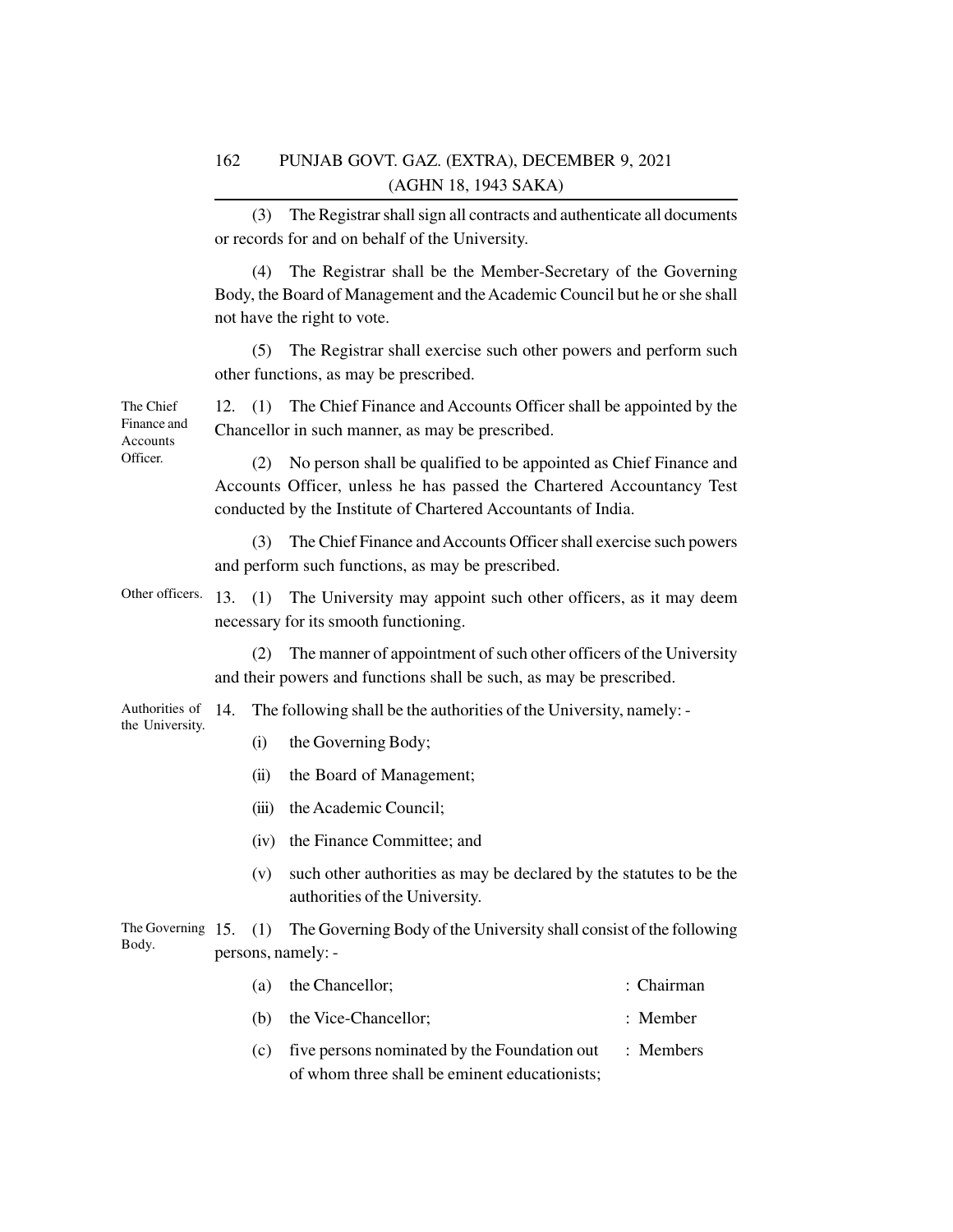|     |                  | $(1.0111, 10, 1)$ 15 S/1111/                                                                                                                                                           |             |
|-----|------------------|----------------------------------------------------------------------------------------------------------------------------------------------------------------------------------------|-------------|
|     | (d)              | one expert of management or information<br>: Member<br>technology from outside the University<br>nominated by the Chancellor;                                                          |             |
|     | (e)              | one expert of finance nominated by the<br>: Member<br>Chancellor;                                                                                                                      |             |
|     | (f)              | : Member<br>one eminent educationist nominated by the<br>Secretary to Government of Punjab,<br>Department of Higher Education in consultation<br>with the Chancellor; and              |             |
|     | (g)              | the Administrative Secretary to Government of : Member<br>Punjab, Department of Higher Education or his<br>representative not below the rank of Joint<br>Secretary.                    |             |
|     | (2)              | The Governing Body shall be the supreme body of the University.<br>It shall perform the following functions, namely: -                                                                 |             |
|     | (a)              | to provide general superintendence and to give directions for<br>controlling the functioning of the University in accordance with the<br>statutes, the ordinances and the regulations; |             |
|     | (b)              | to review the decisions of other authorities of the University in case<br>these are not in conformity with the provisions of the statutes, the<br>ordinances and the regulations;      |             |
|     | (c)              | to approve the budget and annual report of the University;                                                                                                                             |             |
|     | (d)              | to lay down the extensive policies to be followed by the University;<br>and                                                                                                            |             |
|     | (e)              | to exercise such other powers, as may be prescribed by the statutes.                                                                                                                   |             |
|     | (3)              | The Governing Body shall meet at least twice in a calendar year.                                                                                                                       |             |
|     | (4)              | The quorum for meeting of the Governing Body shall be six.                                                                                                                             |             |
| 16. | (1)<br>namely: - | The Board of Management shall consist of the following members, The Board of                                                                                                           | Management. |
|     | (a)              | the Chancellor;<br>: Chairperson                                                                                                                                                       |             |

(b) the Vice-Chancellor; : Member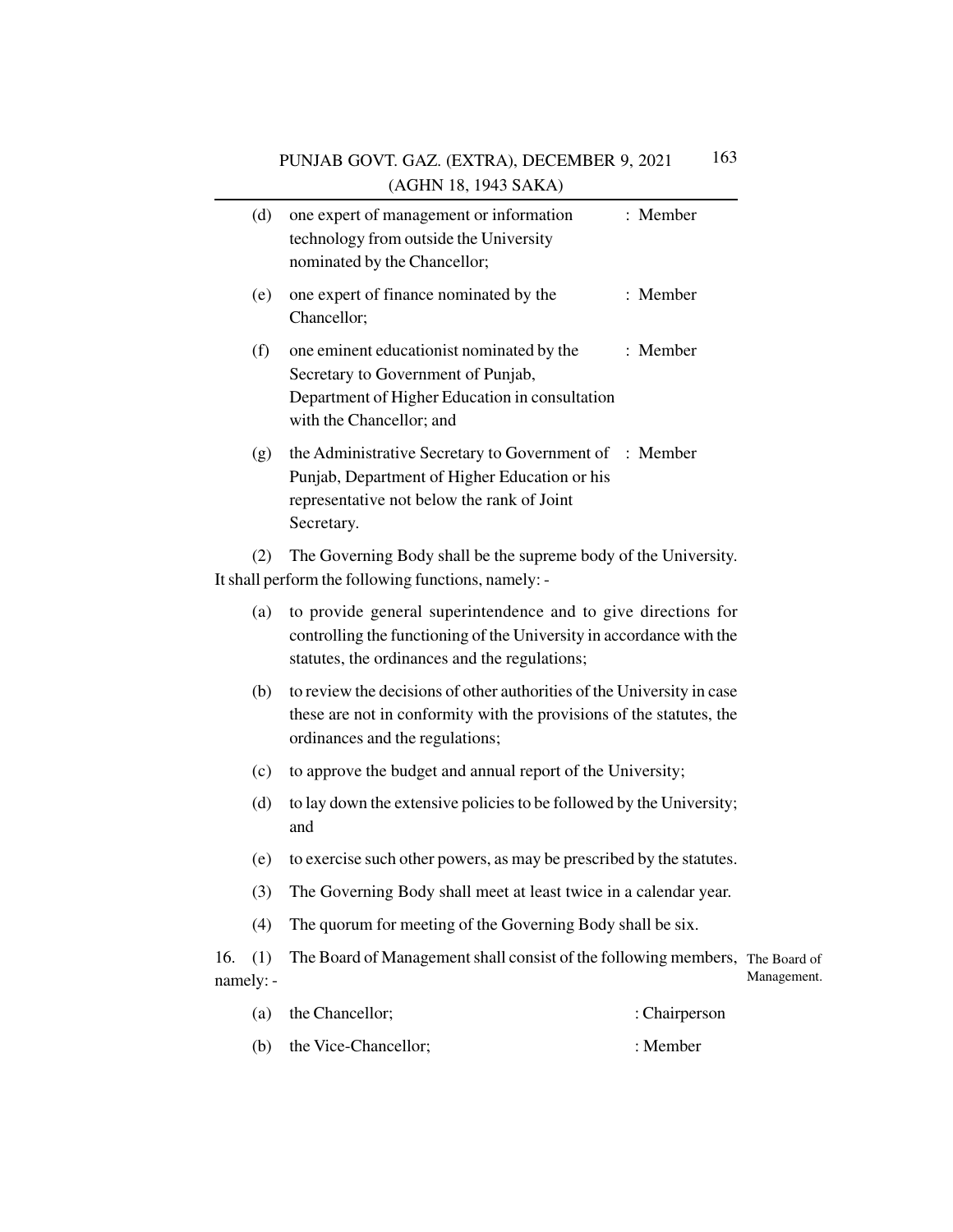|                           | (c)                     | five members of the Foundation nominated<br>by the Foundation;                                                                                                                                                                                                                        | : Members     |
|---------------------------|-------------------------|---------------------------------------------------------------------------------------------------------------------------------------------------------------------------------------------------------------------------------------------------------------------------------------|---------------|
|                           | (d)                     | three persons who are not the members of the<br>Foundation, nominated by the Foundation;                                                                                                                                                                                              | : Members     |
|                           | (e)                     | two persons from amongst the teachers<br>nominated by the Foundation;                                                                                                                                                                                                                 | : Members     |
|                           | (f)                     | Director Higher Education, Punjab as<br>representative of the State Government; and                                                                                                                                                                                                   | : Member      |
|                           | (g)                     | two teachers nominated by the Chancellor.                                                                                                                                                                                                                                             | : Members     |
|                           | (2)                     | The Board of Management shall exercise such powers and perform<br>such functions, as may be prescribed.                                                                                                                                                                               |               |
|                           | (3)                     | The Board of Management shall meet at least twice in a calendar                                                                                                                                                                                                                       |               |
|                           | year.                   |                                                                                                                                                                                                                                                                                       |               |
|                           | (4)<br>seven.           | The quorum for meeting of the Board of Management shall be                                                                                                                                                                                                                            |               |
| The Academic<br>Council.  | 17. $(1)$<br>namely: -  | The Academic Council shall consist of the following members,                                                                                                                                                                                                                          |               |
|                           | (a)                     | the Vice-Chancellor;                                                                                                                                                                                                                                                                  | : Chairperson |
|                           | (b)                     | one eminent academician nominated by the<br>State Government as its representative; and                                                                                                                                                                                               | : Member      |
|                           | (c)                     | such other members, as may be prescribed.                                                                                                                                                                                                                                             | : Members     |
|                           | (2)                     | The Academic Council shall be the principal academic body of the<br>University and it shall, subject to the provisions of this Act, the statutes, the<br>ordinances and the regulations, coordinate and exercise general supervision<br>over the academic policies of the University. |               |
|                           | (3)                     | The quorum for meeting of the Academic Council shall be such, as<br>may be prescribed.                                                                                                                                                                                                |               |
| The Finance<br>Committee. | 18.<br>(1)<br>namely: - | The Finance Committee shall consist of the following members,                                                                                                                                                                                                                         |               |
|                           | (i)                     | the Vice-Chancellor;                                                                                                                                                                                                                                                                  | : Chairperson |

(ii) the Dean Academic Affairs; : Member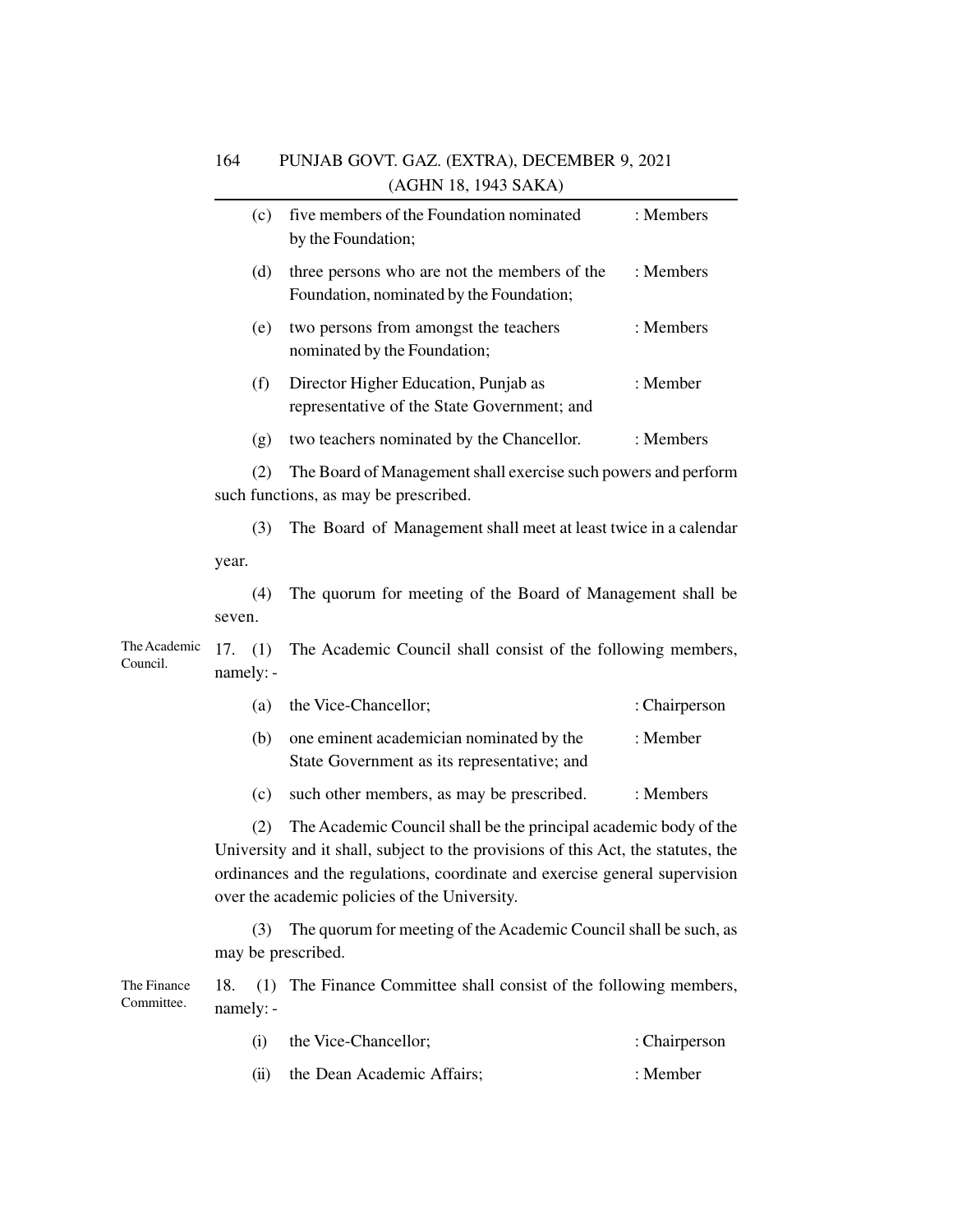|      | (iii) the Registrar;                                                                                  | : Member               |
|------|-------------------------------------------------------------------------------------------------------|------------------------|
| (1V) | two persons nominated by the Foundation out of : Members<br>whom one shall be a Financial Expert; and |                        |
| (v)  | the Chief Finance and Accounts Officer.                                                               | : Member-<br>Secretary |

(2) The members nominated by the Foundation shall hold office for a period of two years.

19. (1) The Chief Accounts and Finance Officer shall get the annual budget Functions of of the University prepared along with the requisite documents and submit the same to the Finance Committee for its approval. The Chief Accounts and Finance Officer shall also get the accounts of the annual income and expenditure of the University prepared and shall get the same audited from the Chartered Accountant so appointed by the Finance Committee in this regard. the Finance Committee.

(2) The budget approved by the Finance Committee along with the note with regard to the audit of income and expenditure of the University, referred to in sub-section (1), shall be placed before the Chancellor for its approval.

(3) The Finance Committee shall tender advice to the Chancellor on financial matters of the University.

20. The composition, constitution, powers and functions of authorities under Other clause (v) of section 14, shall be such, as may be prescribed. authorities.

21. A person shall be disqualified for being a member of any of the authorities Disqualifior bodies of the University, if he, cation for membership of

- (i) is of unsound mind and stands so declared by a competent court; or an authority or body.
- (ii) is an un-discharged insolvent; or
- (iii) has been convicted of any offence involving moral turpitude; or
- (iv) has been punished for indulging in or promoting unfair practice in the conduct of any examination in any form and anywhere.

22. No act done, or proceedings taken, under this Act by any authority or Acts or other body of the University shall be invalid merely on the ground of, -

proceedings not to be to vacancies.

(a) any vacancy or defect in the constitution of the authority or body; invalidated due or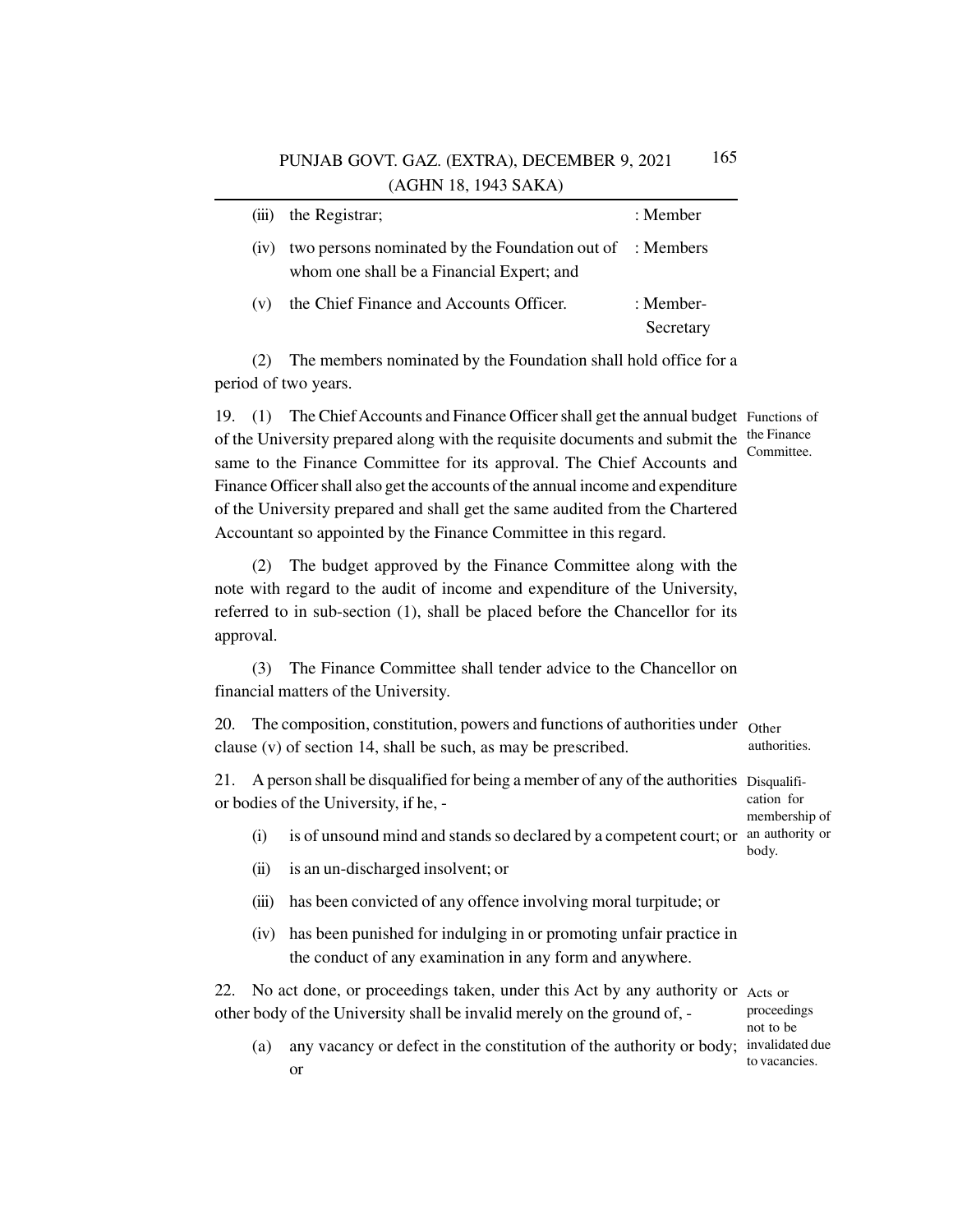- (b) any defect or irregularity in nomination or appointment of a person acting as member thereof; or
- (c) any defect or irregularity in such act or proceeding not affecting the merits of the case.

23. If any vacancy occurs in any authority or body of the University due to death, resignation or removal of a member or due to change of capacity in which he or she was appointed or nominated, the same shall be filled in as early as possible by the authority or body, which had appointed or nominated such a member: Filling up of emergent vacancies.

> Provided that the person so appointed or nominated as a member of any authority or body of the University in an emergent vacancy, shall remain member of such authority or body only for the remaining tenure of the member, in whose place he or she is appointed or nominated, as the case may be.

- 24. The authorities or officers of the University may constitute such committees as may be necessary for performing specific tasks by such committees. The constitution of such committees and their duties shall be such, as may be prescribed. Committees.
- Power to make 25. (1) The Governing Body may, from time to time, make statutes or may amend or repeal the same. statutes.

(2) The statutes or any amendment made therein or repeal thereof, shall require the approval of the Chancellor.

(3) Subject to the provisions of this Act, the statutes may provide for the following matters, namely: -

- (i) the constitution, powers and functions of the authorities and other bodies of the University, as may be constituted from time to time;
- (ii) the terms and conditions of appointment of the Vice-Chancellor and its powers and functions;
- (iii) the manner, terms and conditions of appointment of the Registrar, and the Chief Finance and Accounts Officer and their powers and functions;
- (iv) the manner, terms and conditions of appointment of other officers and teachers and their powers and functions;
- (v) the terms and conditions of service of the employees of the University;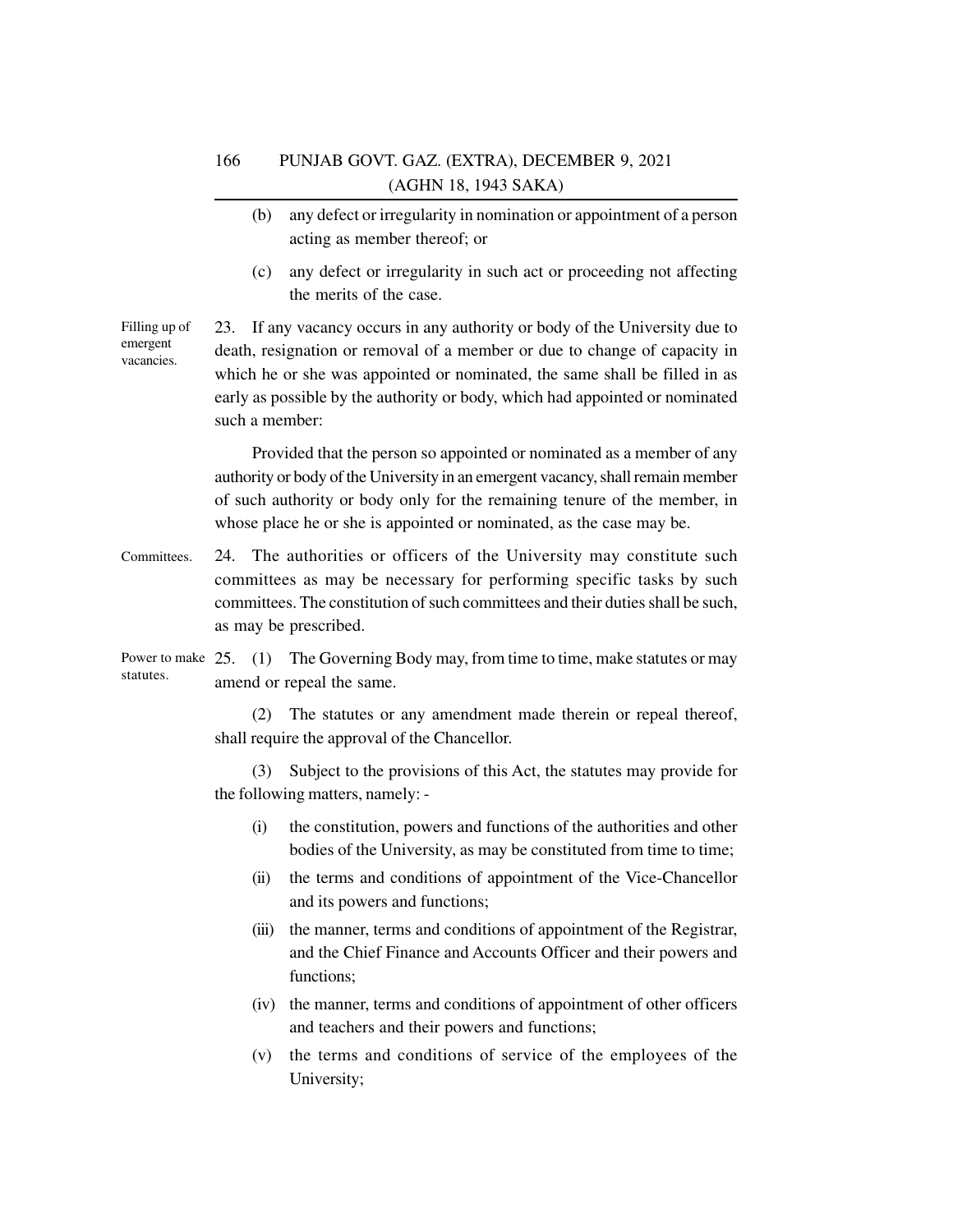- (vi) the procedure for arbitration in case of dispute between the University, officers, teachers, employees and students;
- (vii) the conferment of honorary degrees;
- (viii) the exemption of students from payment of tuition fee and for awarding them scholarships and fellowships;
- (ix) the policy of admissions, including regulation of reservation of seats, keeping in view of clause 9 of the Punjab Private Universities Policy, 2010;
- (x) the number of seats in different courses; and
- (xi) all other matters for which statutes are required to be made under this Act.

(4) After the approval of the Chancellor, the statutes of the University shall be submitted to the State Government for its approval.

(5) The State Government shall consider the statutes submitted by the University and shall give its approval without or with such modifications, if any, as it may deem necessary and return the statutes to the University.

(6) The University shall, with the approval of the Governing Body, communicate its concurrence to the statutes as approved by the State Government, and if it desires not to give effect to any or all of the modifications made by the State Government, it may give reasons thereof.

(7) After the statutes are finally approved by the State Government, these shall be published in the Official Gazette of the University.

(8) The statutes so made, shall not be amended without the approval of the State Government.

26. (1) The Governing Body may, from time to time, make ordinances or Power to make may amend, or repeal the same. ordinances.

(2) Every ordinance or any amendment made therein or repeal thereof, shall require the approval of the Chancellor.

(3) Subject to the provisions of this Act and the statutes, the ordinances may provide for the following matters, namely: -

(i) the admission of students to the University and their enrolment as such;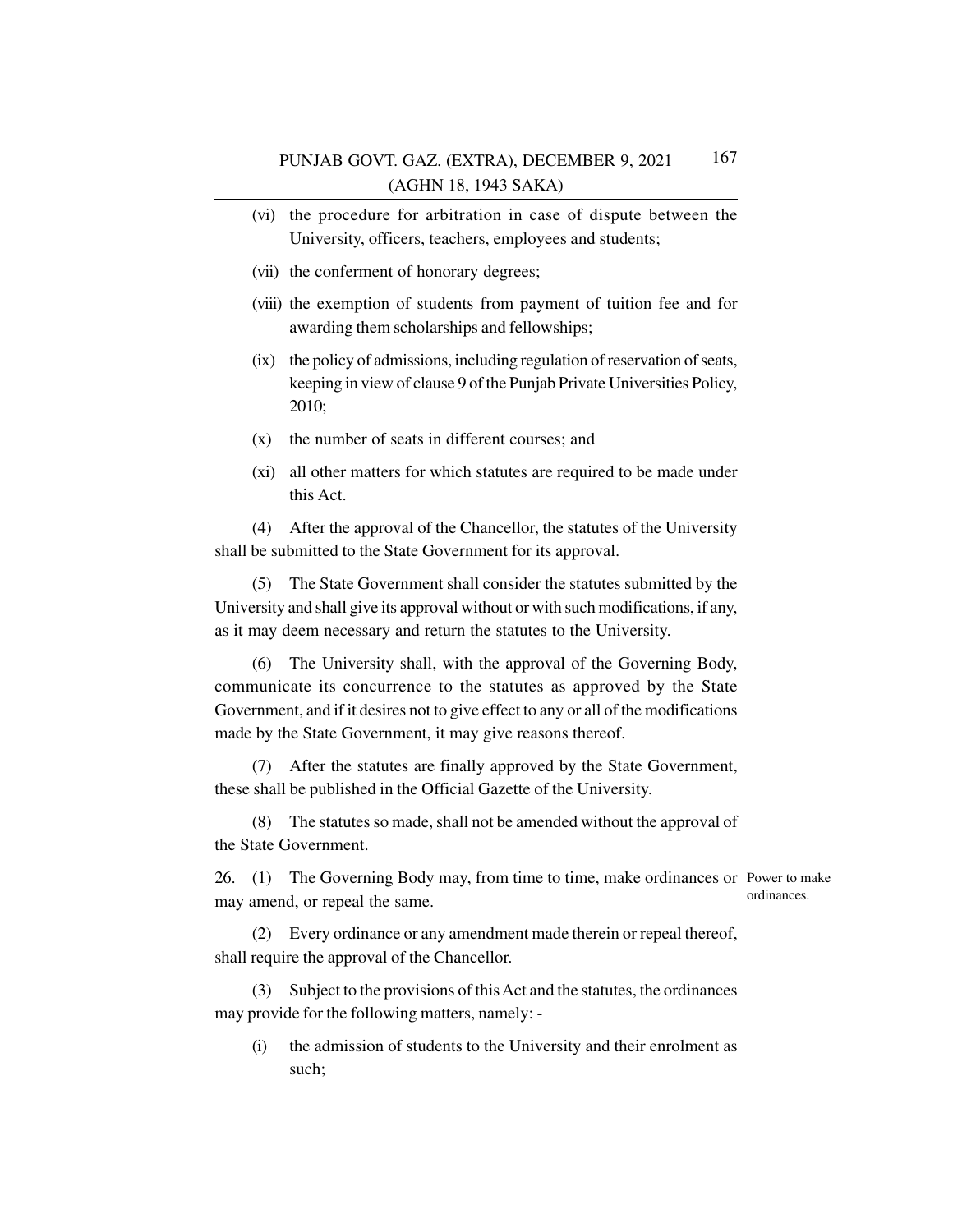- (ii) the courses of study to be laid down for the degrees, diplomas and certificates of the University;
- (iii) the degrees, diplomas, certificates and other academic distinctions;
- (iv) the fees to be charged for various courses, examinations, degrees and diplomas of the University;
- (v) the conditions for the award of fellowships, scholarships, studentships, medals and prizes;
- (vi) the conduct of examinations, including the terms of office, the manner of appointment and the duties of the examining bodies, examiners and moderators;
- (vii) the conditions of hostel facilities for students in the University;
- (viii) taking disciplinary action against the students of the University;
- (ix) the creation, composition and function of any other body, which is considered necessary for improving the academic standard of the University;
- (x) the manner of co-operation and collaboration with other Universities and institutions; and
- (xi) all other matters which by this Act or the statutes made thereunder are required to be provided by the ordinances.

(4) After the approval of the Chancellor, the ordinances of the University shall be submitted to the State Government for its approval.

(5) The State Government shall consider the ordinances submitted by the University and shall give its approval without or with such modifications, if any, as it may deem necessary and return the same to the University.

(6) The University shall, with the approval of the Governing Body, communicate its concurrence to the ordinances as approved by the State Government and if it desires not to give effect to any or all of the modifications made by the State Government, it may give reasons thereof.

(7) After the ordinances are finally approved by the State Government, these shall be published in the Official Gazette of the University.

(8) The ordinances so made, shall not be amended without the approval of the State Government.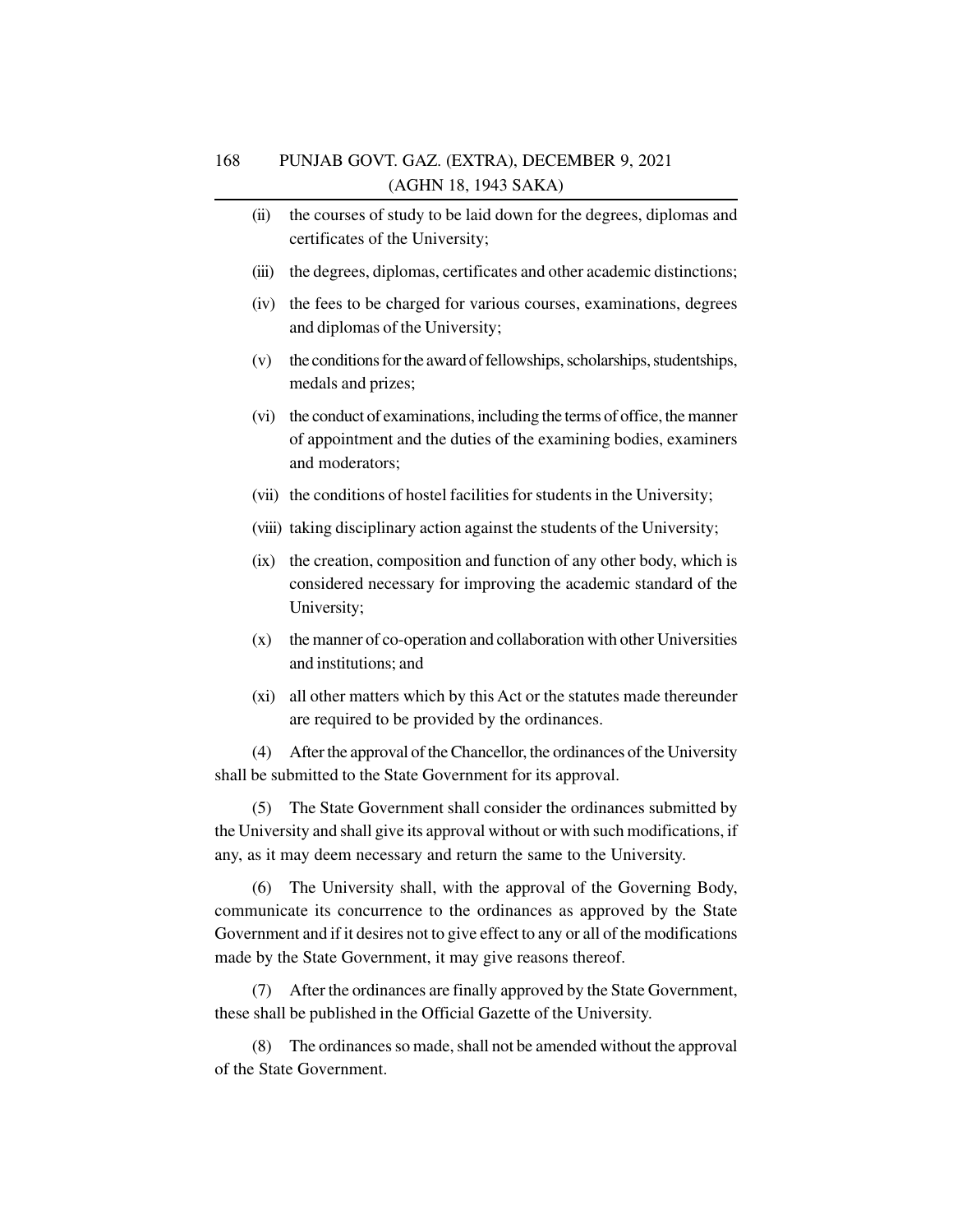27. (1) The Governing Body may, from time to time, make regulations or Power to make may amend, or repeal the same. regulations.

(2) Every regulation or any amendment made therein or repeal thereof, shall require the approval of the Chancellor.

(3) After the approval of the Chancellor, the regulations of the University shall be submitted to the State Government for its approval.

(4) The State Government shall consider the regulations submitted by the University and shall give its approval without or with such modifications, if any, as it may deem necessary and forward the same to the University.

(5) The University shall, with the approval of the Governing Body, communicate its concurrence to the regulations as approved by the State Government and if it desires not to give effect to any or all of the modifications made by the State Government, it may give reasons thereof.

(6) After the regulations are finally approved by the State Government, these shall be published in the Official Gazette of the University.

(7) The regulations so made, shall not be amended without the approval of the State Government.

28. (1) The University shall be prohibited from conferring any Degrees, not University to recognized by the University Grants Commission or its equivalent body follow rules, constituted by the Central Government.

regulations etc. of the regulating bodies.

(2) It shall be mandatory for the University to follow the University Grants Commission (Establishment and Maintenance of Standards in Private Universities) Regulations, 2003, or any other regulations made for private Universities by the University Grants Commission or any other regulatory bodies.

29. (1) The University shall have General Fund to which shall be credited, General Fund.

- (a) fees and other charges received by the University;
- (b) any income received from consultancy and other work undertaken by the University; and
- (c) funds and grants received from any source by the University for research projects from any Government and non-Government funding agencies.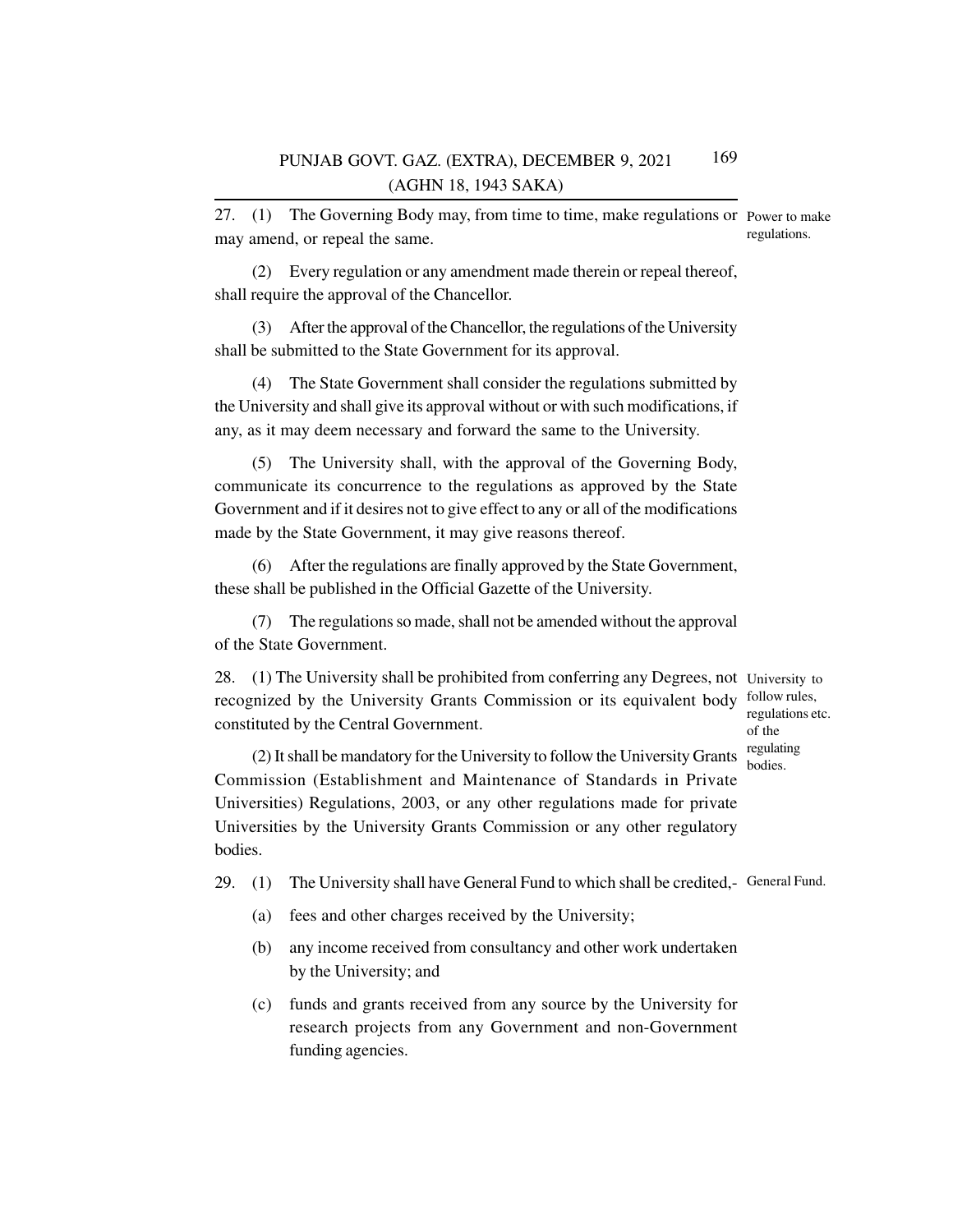- (2) The General Fund shall be utilized for the following purposes, namely:-
- (a) for the repayment of the debts, including interest charges thereto incurred by the University;
- (b) for the upkeep of the assets of the University;
- (c) for the payment of the cost of audit of the fund;
- (d) for meeting the expenses of any suit or proceedings;
- (e) for the payment of salaries and allowances of the officers and employees of the University and for the payment of any benefit to any such officer and employee;
- (f) for the payment of travelling and other allowances of the members of the authorities, committee or Board of the University;
- (g) for the payment of fellowships, scholarships, assistanceships and other awards to students belonging to economically weaker sections of the society or research associates or trainees, as the case may be, or to any student eligible for such awards;
- (h) for the payment of any expenses incurred by the University;
- (i) for acquisition of land or any kind of development work or likewise activities for the purpose of the University;
- (j) for the payment of cost of capital and repayment of loans incurred by the Foundation for setting up and running the University and the investments made therefore;
- (k) for the payment of charges and expenditure relating to the consultancy work undertaken by the University; and
- (l) for the payment of any expenditure, salaries, taxes, liabilities by the Foundation for or on behalf of the University.
- Annual report. 30. The accounts of the income and expenditure of the University shall be audited by the Chartered Accountant of the University, and the same shall be submitted once in a year by the Chief Finance and Accounts Officer to the Governing Body for its approval.
- 31. The University shall prepare and publish a semester-wise or annual, as the case may be, tentative Schedule of Examinations including various academic Examinations.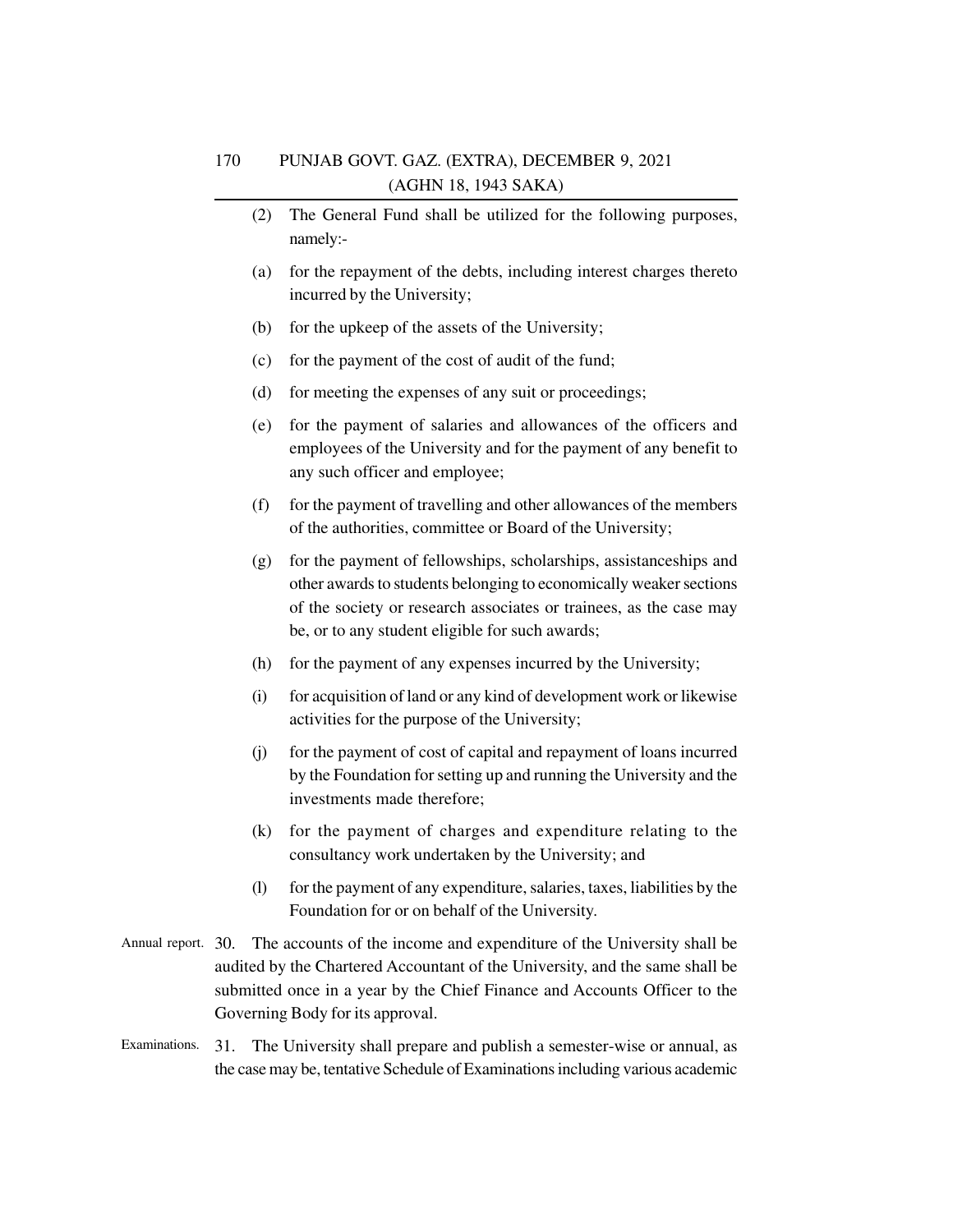activities to be conducted by the University in the beginning of each academic session, but not later than the 30th August in a Calendar year.

Explanation.- 'Schedule of Examinations' means the time table giving details about the time, day and date of the commencement of each paper which is part of the scheme of examinations including the details of practical examinations and viva –voce, if any.

32. (1) The University shall strive to declare the results of examinations Declaration of conducted by it within a period of forty-five days from the last date of the results. examination of particular course but, in any case, not later than sixty days from the said date.

(2) No examination or the result of an examination shall be held invalid only for the reason that the University has not followed the Schedule of Examinations.

33. The convocation of the University shall be held in every academic year Convocation.for conferring degrees, diplomas, certificates or any other academic distinction or for any other purpose, in such manner, as may be prescribed.

34. If any question arises with respect to the appointment or entitlement of Disputes any person, to be a member of any authority or other body of the University, concerning the same shall be referred to the Chancellor, whose decision thereon shall be bodies. final and binding.

35. If any difficulty arises in giving effect to any of the provisions of this Act, Power to the State Government may, in consultation with the Chancellor, by an order  $\frac{\text{remove}}{\text{after}}$ published in the Official Gazette, make such provision, not inconsistent with the provisions of this Act, as it may deem necessary for removing such difficulty: difficulties.

Provided that no such order shall be made under this section after the expiry of a period of two years from the date of commencement of this Act.

36. No suit or other legal proceedings shall lie against any officer or employee Protection of of the University for anything which is done in good faith or intended to be action taken in done in pursuance of the provisions of this Act, the statutes, the ordinances or the regulations.

37. Notwithstanding anything contained in this Act, the statutes, the ordinances Transitory or the regulations made thereunder, the Foundation may, subject to the availability Provisions. of the funds, discharge all or any of the functions of the University for the purposes of carrying out the provisions of this Act, the statutes, the ordinances

authorities and

good faith.